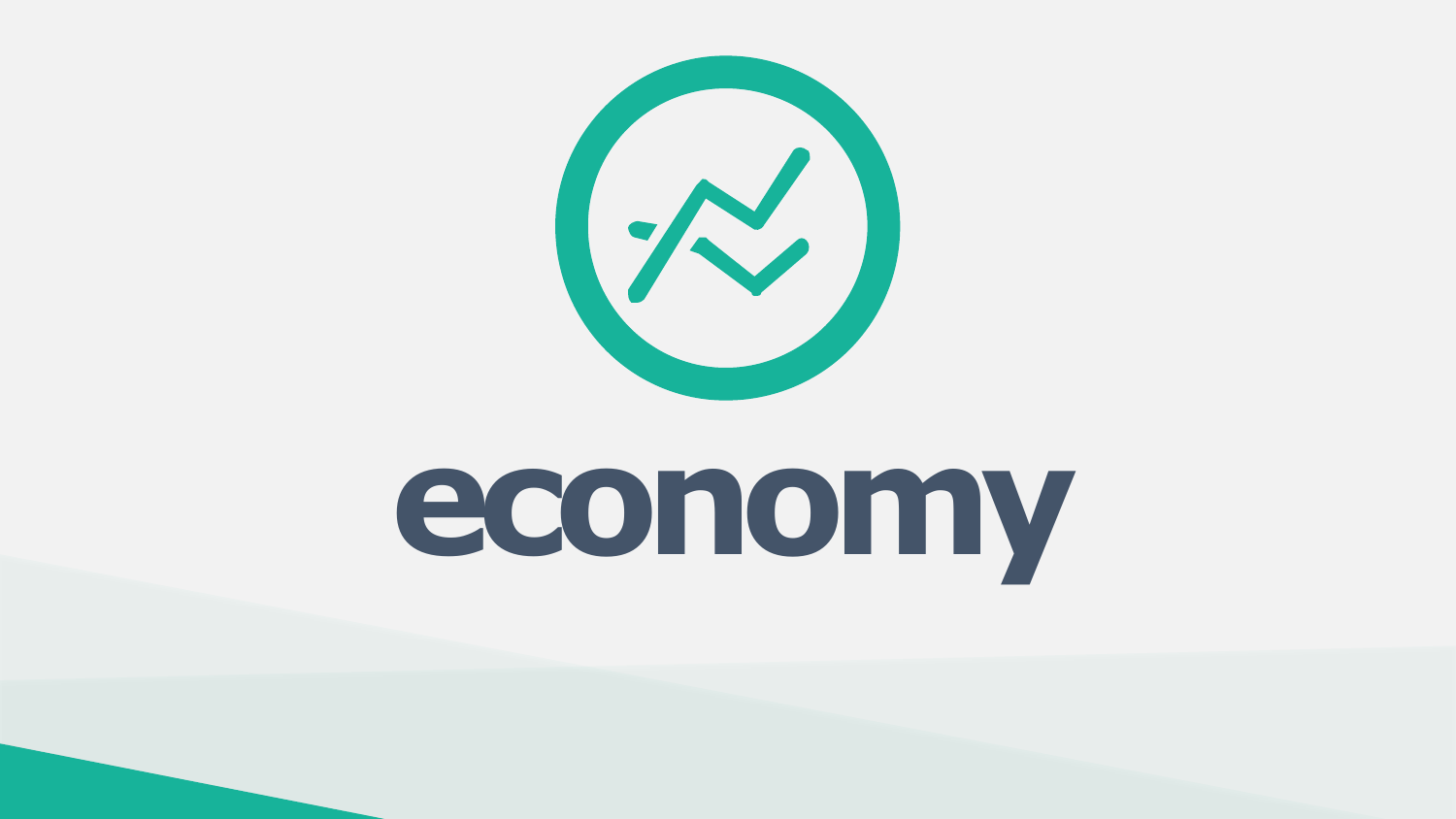## **Key Stats**

 $\bullet\bullet\bullet$ 



## **Highest GDP per Capita** in 2021 of major Canadian cities.

*- The Conference Board of Canada, January 2022; Statistics Canada, 2022*



## **7 of the Top 10 World Banks**  and **7 of the Top 10 Investment Banks** have a presence in Calgary

*- The Banker Top 1000 World Banks, 2021; Investment Banking Scorecard, WSJ, 2021*

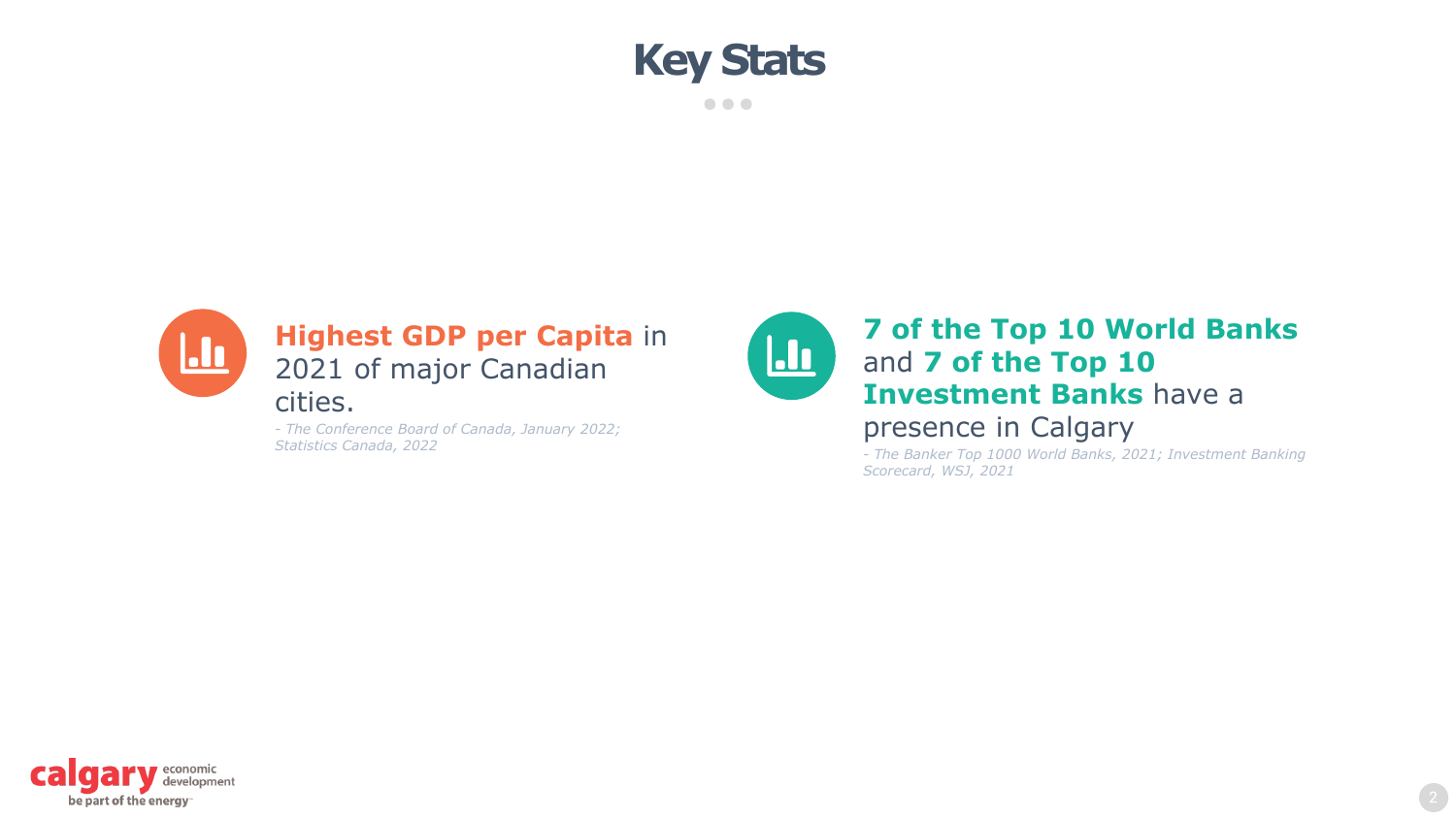# **Financial Competitiveness**

. . .



- **7 of the Top 10 World Banks and 7 of the Top 10 Investment Banks** as of 2021 have an office in Calgary.
- Calgary ranked a **Top 20 fintech hub** to watch in 2020.
- **33 venture capital investments** in Calgary in 2020 **totaling \$353M, a 160%** increase in value over the previous year.
- **Highest concentration** of head offices per capita in Canada.
- **Wealth management, private equity and asset management services have thrived** in Calgary due to the concentration of private wealth in the city.



*The Banker, Top 1000 World Banks 2021; Investment Banking Scorecard, WSJ, April 2021; Global Fintech Index City Rankings 2020, Findexable; 2020 Year in Review: Canadian Venture Capital Market Overview, CVCA, March 2021 FP500 Database 2021 Edition*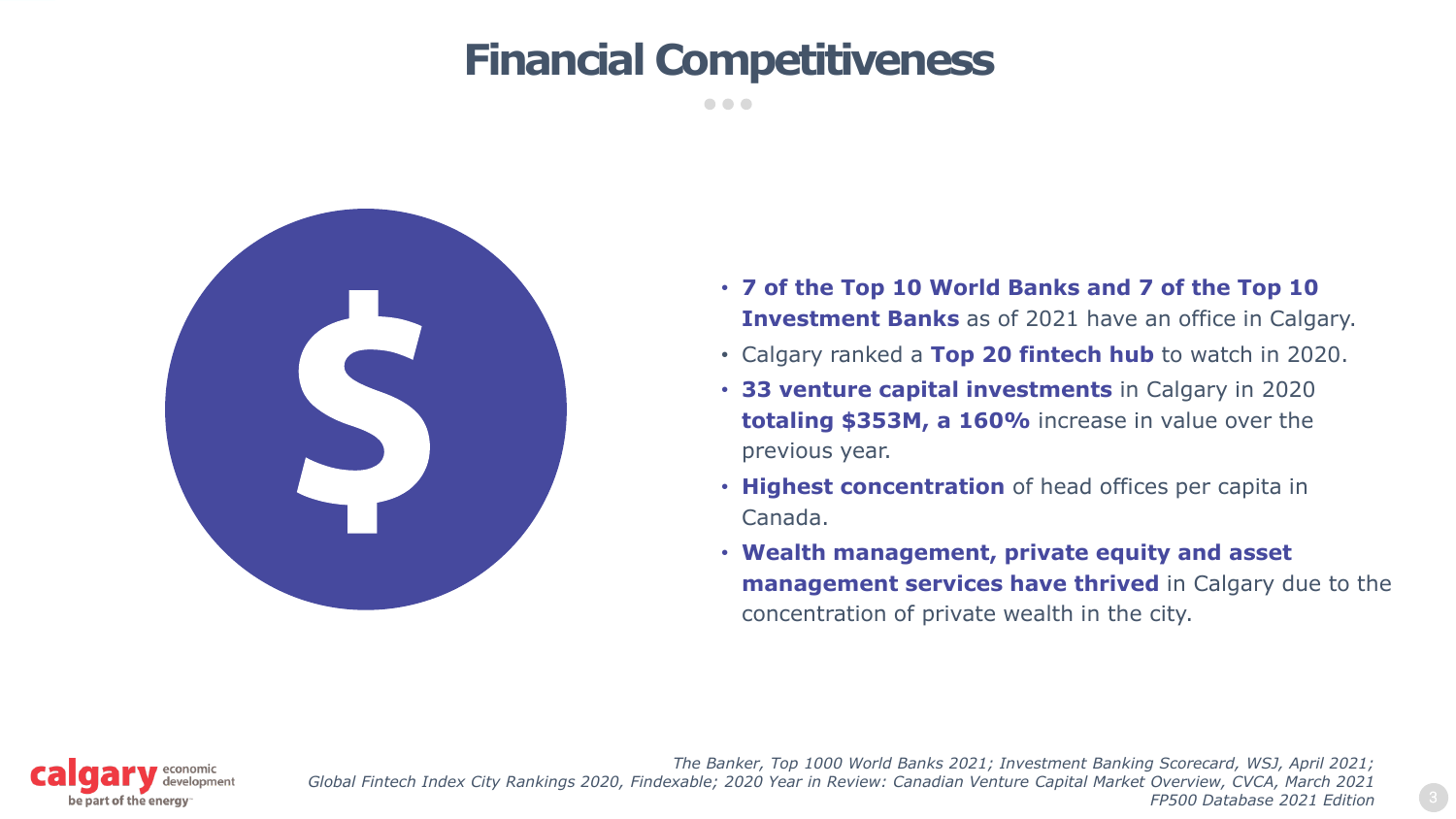# **Economic Indicators Summary**

|                                                                                               | $\cup$ $\cup$ $\cup$ |           |           |                            |         |
|-----------------------------------------------------------------------------------------------|----------------------|-----------|-----------|----------------------------|---------|
|                                                                                               | 2018                 | 2019      | 2020      | 2021                       | 2022F   |
| <b>GDP Growth</b><br>Calgary CMA                                                              | 2.5%                 | 0.9%      | $-7.6%$   | 6.3%                       | 6.6%    |
| Alberta Capital Expenditure on Oil and Gas Extraction<br>(Billions; Table: 34-10-0035-01)     | \$28.6               | \$25.1    | \$16.6    | \$17.1                     |         |
| Price of Oil                                                                                  |                      |           |           |                            |         |
| WTI (EIA STEO Data Browser; \$US/bbl)                                                         | \$65.07              | \$56.99   | \$39.17   | \$68.21                    | \$71.32 |
| WCS (AER ST98; \$US/bbl; Base; Updated Annually; Last Updated August 2021)                    | \$38.46              | \$44.28   | \$26.81   | \$40.00                    | \$41.00 |
| Price of Gas                                                                                  |                      |           |           |                            |         |
| Henry Hub Spot Price (EIA STEO Data Browser; \$US/mmBTU)                                      | \$3.15               | \$2.57    | \$2.03    | \$3.91                     | \$3.79  |
| AECO-C (AER; \$CDN/GJ; Base; Updated Annually; Last Updated June 2020)                        | \$1.48               | \$1.60    | \$2.07    | \$2.83                     | \$2.99  |
| <b>Unemployment Rate</b>                                                                      | 8.1%                 | 7.3%      | 14.4%     | 8.4%                       |         |
| CMA (December)                                                                                |                      |           |           | December 2021              |         |
| <b>Net Migration</b><br>CMA; July 1 to June 30 of previous year; updated annually in February | 14,735               | 20,912    | 21,203    | 6,843                      |         |
| <b>Office Vacancy</b><br>Downtown (Q4)                                                        | 26.4%                | 27.2%     | 29.5%     | 33.2%<br>Q4 2021           |         |
| <b>Building Permits</b><br>CMA (Billions)                                                     | \$5.25               | \$5.34    | \$4.17    | \$6.89<br>YTD June 2021    |         |
| <b>Benchmark Home Price</b><br>All Housing Types (December)                                   | \$408,500            | \$402,000 | \$415,200 | \$455,200<br>December 2021 |         |
| <b>Housing Starts</b><br>Single-Detached                                                      | 3,791                | 3,535     | 3,487     | $3,660 - 4,930$            |         |

*Sources: Alberta Energy Regulator, Bloomberg + Birchcliff Energy Ltd., Canadian Real Estate Association, CBRE Limited, CMHC, The Conference Board of Canada, Industry Canada, Statistics Canada, U.S. Energy Information Administration*

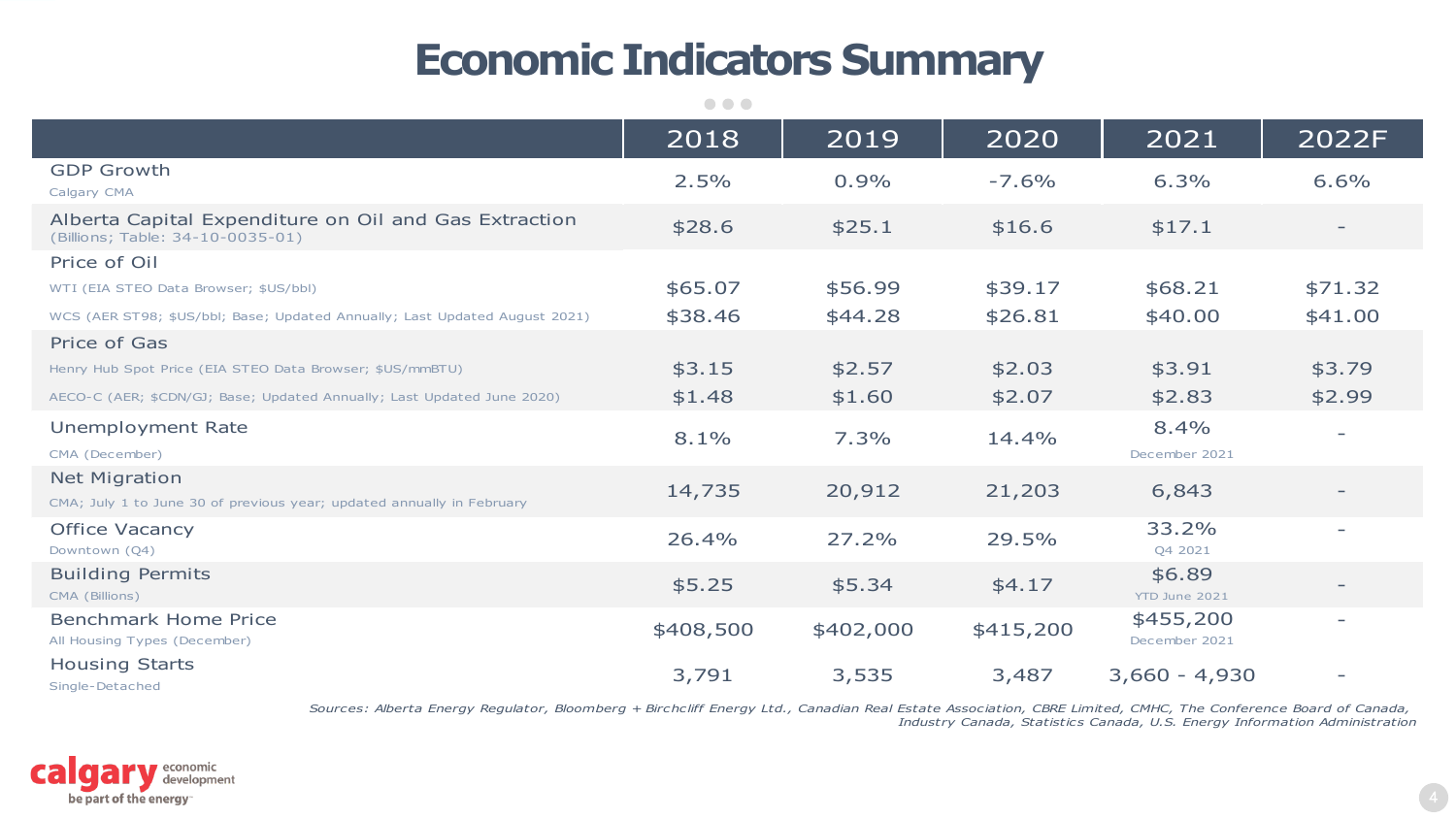# **Major Canadian Cities Comparison**

 $\bullet\bullet\bullet$ 

|                                                     | Vancouver       | <b>Edmonton</b> | <b>Calgary</b> | Saskatoon      | Toronto         | Ottawa         | Montreal       | Canada          |
|-----------------------------------------------------|-----------------|-----------------|----------------|----------------|-----------------|----------------|----------------|-----------------|
| 2020 Real GDP Growth                                | $-4.0%$         | $-6.6%$         | $-5.7%$        | $-3.4%$        | $-4.7%$         | $-4.2%$        | $-4.5%$        | $-5.3%$         |
| 2021F Real GDP Growth                               | 4.9%            | 6.4%            | 5.8%           | 4.9%           | 3.6%            | 3.5%           | 5.0%           | 6.2%            |
| <b>CMA Population</b><br><b>July 2020</b>           | 2,737,698       | 1,468,926       | 1,543,283      | 336,614        | 6,555,205       | 1,461,494      | 4,364,189      | 38,005,238      |
| <b>CMA Population Growth</b><br><b>July 2020</b>    | 1.1%            | 1.8%            | 1.9%           | 1.9%           | 1.4%            | 1.6%           | 0.7%           | 1.1%            |
| Unemployment Rate<br>November 2021                  | 7.6%            | 8.8%            | 9.8%           | 7.9%           | 9.8%            | 7.1%           | 7.5%           | 7.5%            |
| <b>Participation Rate</b><br>November 2021          | 69.1%           | 69.8%           | 70.3%          | 67.9%          | 66.4%           | 69.6%          | 67.7%          | 65.2%           |
| <b>Employment Growth</b><br>November 2021           | 102,100<br>7.2% | 69,200<br>9.7%  | 11,200<br>1.4% | 10,500<br>6.3% | 181,200<br>5.4% | 28,000<br>3.9% | 71,800<br>3.2% | 778,600<br>4.2% |
| <b>Full-Time Employment Growth</b><br>November 2021 | 7.7%            | 10.1%           | 1.4%           | 3.6%           | 5.4%            | 4.4%           | 3.5%           | 4.0%            |
| Part-Time Employment Growth<br>November 2021        | 5.3%            | 7.5%            | 1.7%           | 14.2%          | 5.5%            | 2.3%           | 3.1%           | 5.0%            |
| Provincial Average Weekly Earnings<br>May 2021      | \$1,123.26      | \$1,228.43      | \$1,228.43     | \$1,102.34     | \$1,177.70      | \$1,177.70     | \$1,071.92     | \$1,134.18      |

*Source: The Conference Board of Canada, Spring 2021; Statistics Canada*

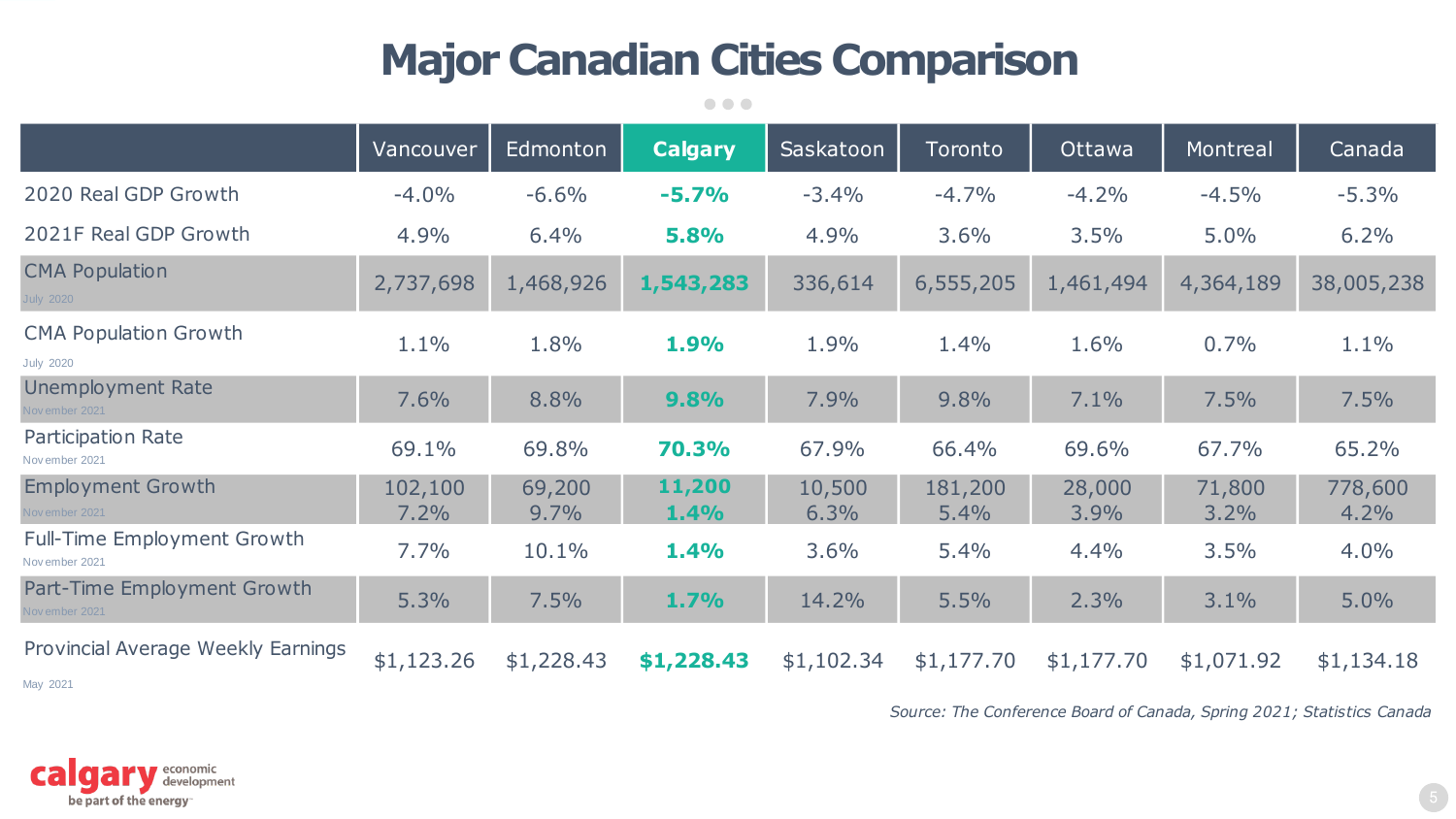#### **Annual Real GDP Growth Rates Across Canada**



ca

6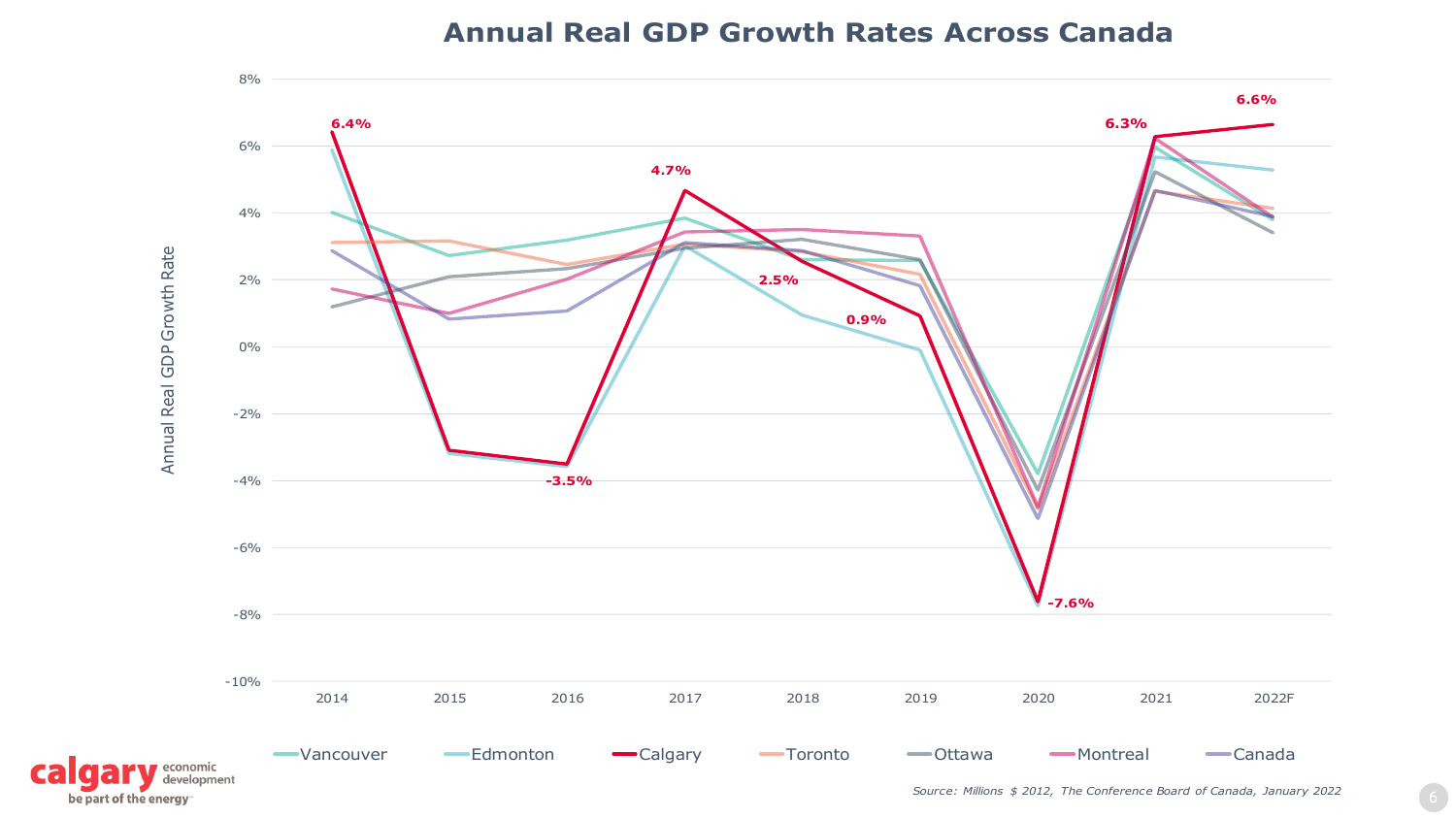#### **Annual Forecasted Real GDP Growth Rates Across Canada**



 $\bullet$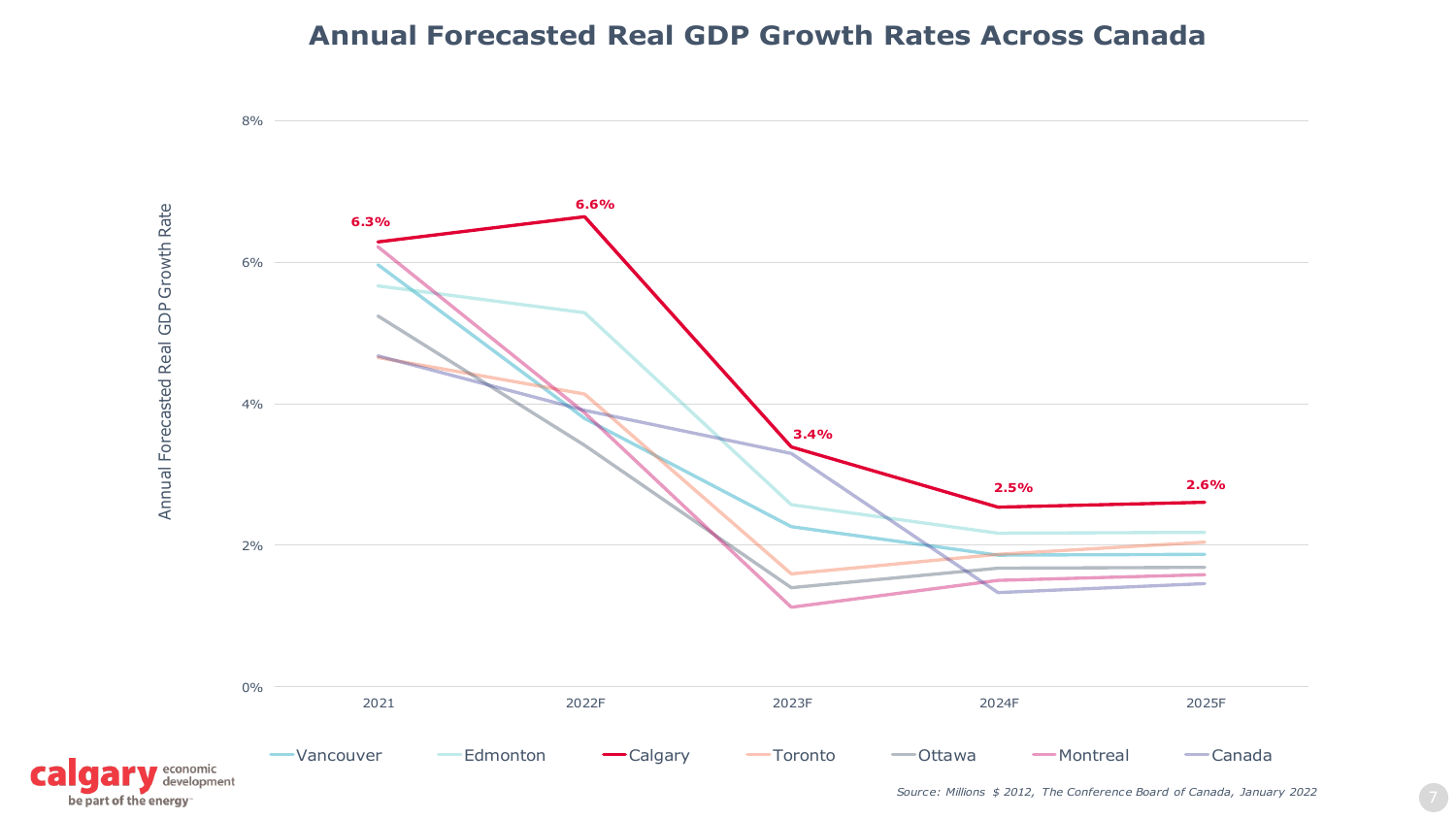**2021 GDP per Capita Across Canada**



ca

а r e

be part of the energy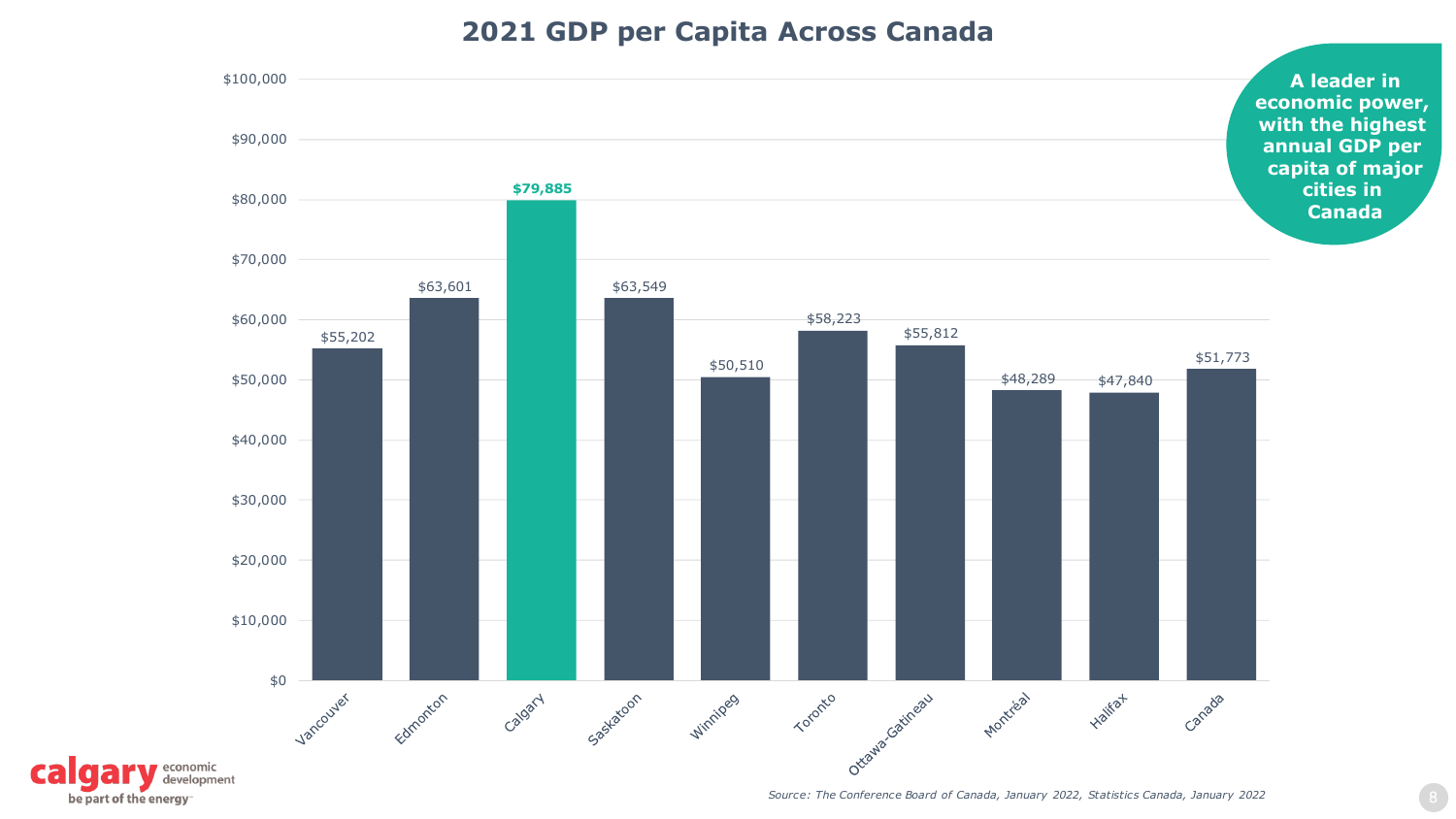### **Calgary CMA 2021/2022F Year-Over-Year Real GDP Growth Rate by Industry**



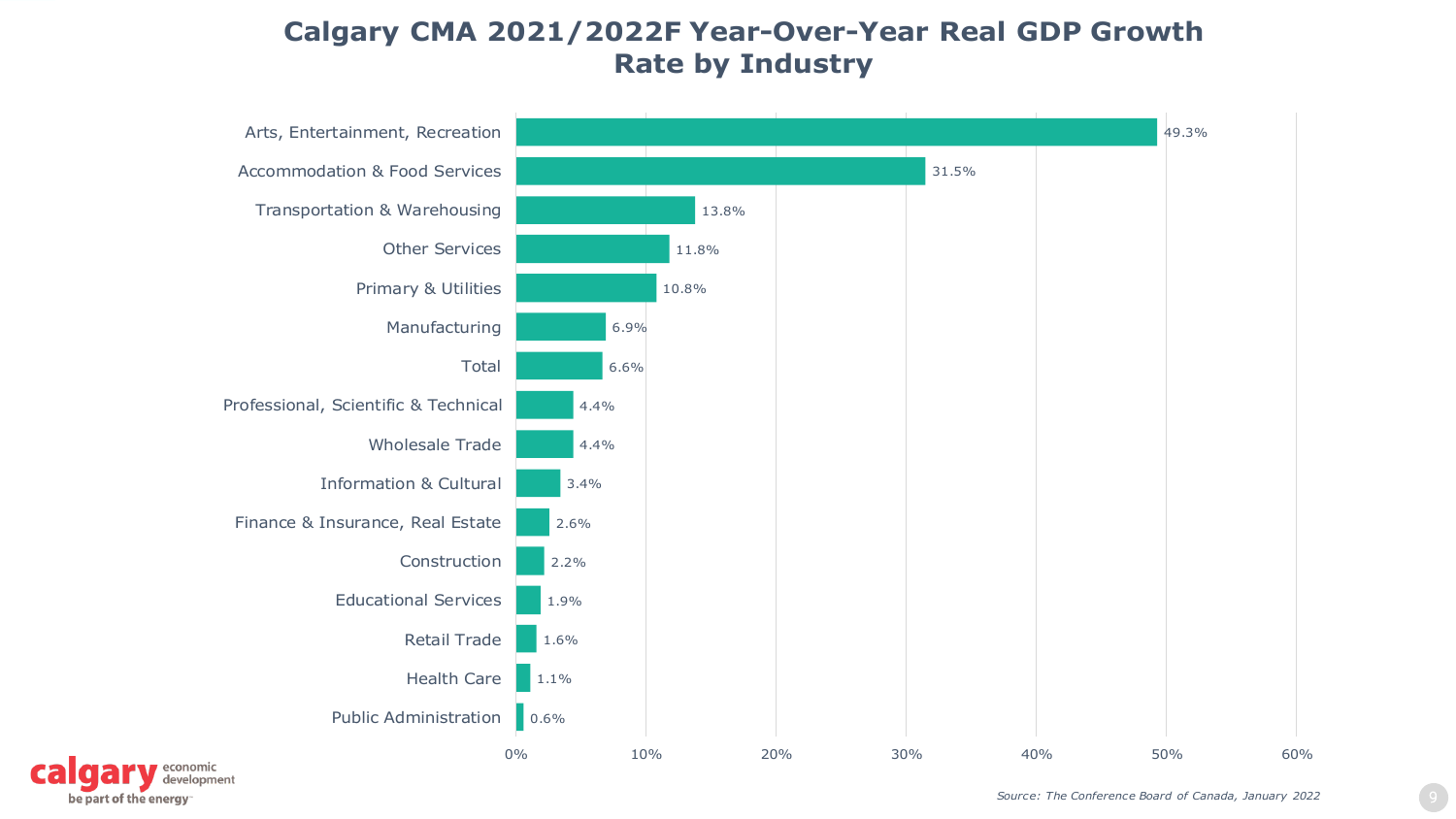## **Calgary Historical GDP by Industry**



development be part of the energy

1987 2021 *Source: The Conference Board of Canada, January 2022*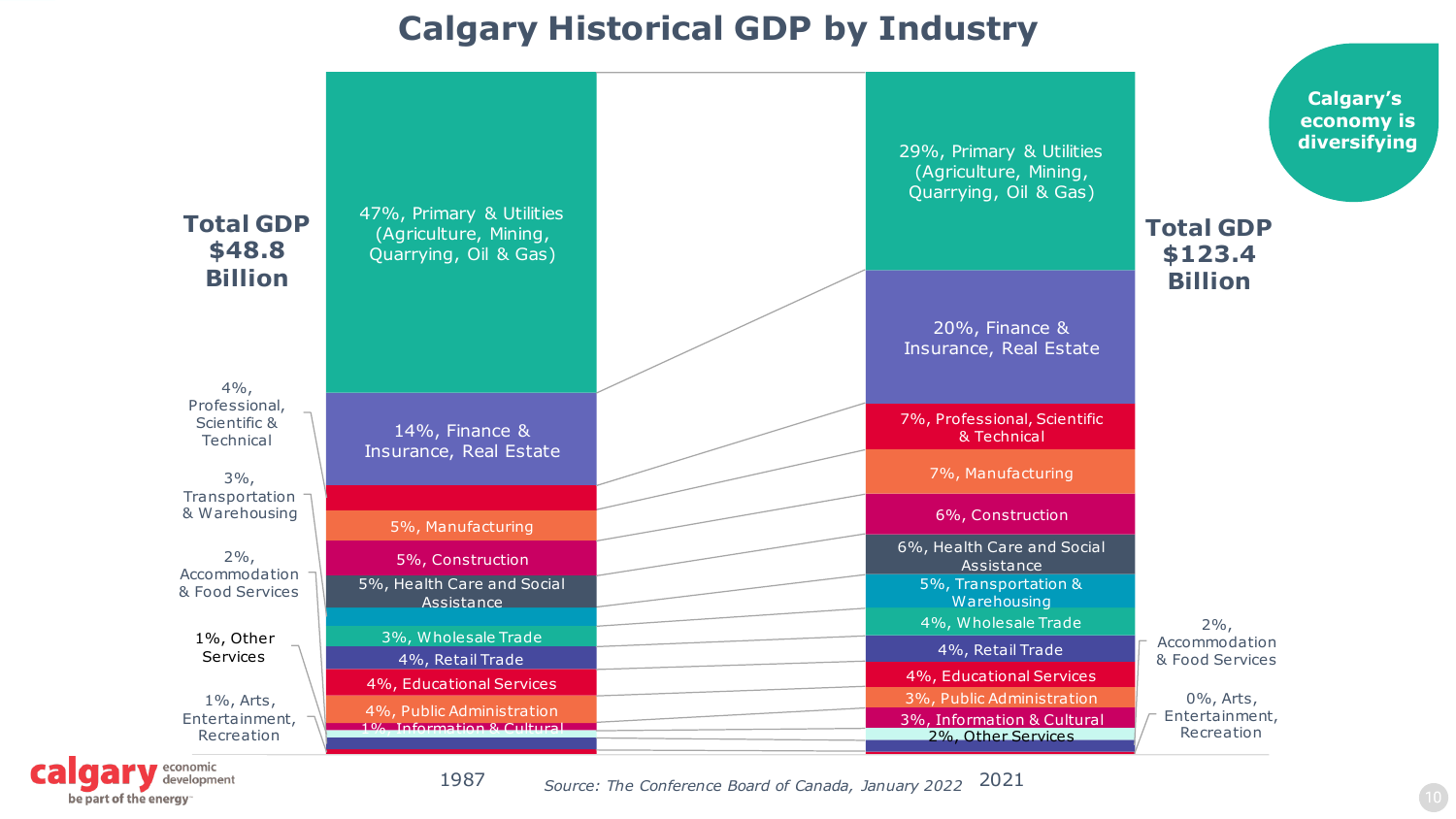## **Calgary Forecast GDP by Industry**

 $\bullet\bullet\bullet$ 

|                                                 | 2022<br>$(2012 \,$ \$ Millions) | 2025<br>$(2012 $$ Millions)                          | Total change<br>2022-2025<br>(9/0) |
|-------------------------------------------------|---------------------------------|------------------------------------------------------|------------------------------------|
| Goods-Producing Industries                      | 55,687                          | 61,426                                               | 9.3%                               |
| Manufacturing                                   | 39,604                          | 44,410                                               | 10.8%                              |
| Primary and Utilities                           | 7,466                           | 7,969                                                | 6.3%                               |
| Construction                                    | 8,618                           | 9,047                                                | 4.7%                               |
| Services-Producing Industries                   | 75,942                          | 81,774                                               | 7.1%                               |
| <b>Health Care and Social Assistance</b>        | 7,329                           | 8,315                                                | 11.9%                              |
| Transportation and Warehousing                  | 6,878                           | 7,647                                                | 10.1%                              |
| <b>Other Services</b>                           | 2,344                           | 2,588                                                | 9.5%                               |
| Accommodation and Food Services                 | 2,750                           | 2,979                                                | 7.7%                               |
| <b>Educational Services</b>                     | 4,693                           | 5,078                                                | 7.6%                               |
| Finance, Insurance and Real Estate and Leasing  | 24,741                          | 26,657                                               | 7.2%                               |
| Arts, Entertainment and Recreation              | 877                             | 934                                                  | 6.1%                               |
| <b>Retail Trade</b>                             | 4,746                           | 5,026                                                | 5.6%                               |
| Professional, Scientific and Technical Services | 8,685                           | 9,171                                                | 5.3%                               |
| Information and Cultural industries             | 3,884                           | 4,070                                                | 4.6%                               |
| <b>Wholesale Trade</b>                          | 5,230                           | 5,474                                                | 4.5%                               |
| Public Administration                           | 3,785                           | 3,835                                                | 1.3%                               |
| All Industries                                  | 131,629                         | 143,200                                              | 8.1%                               |
| $\blacksquare$ economic                         |                                 | Source: The Conference Board of Canada, January 2022 |                                    |



*Source: The Conference Board of Canada, January 2022*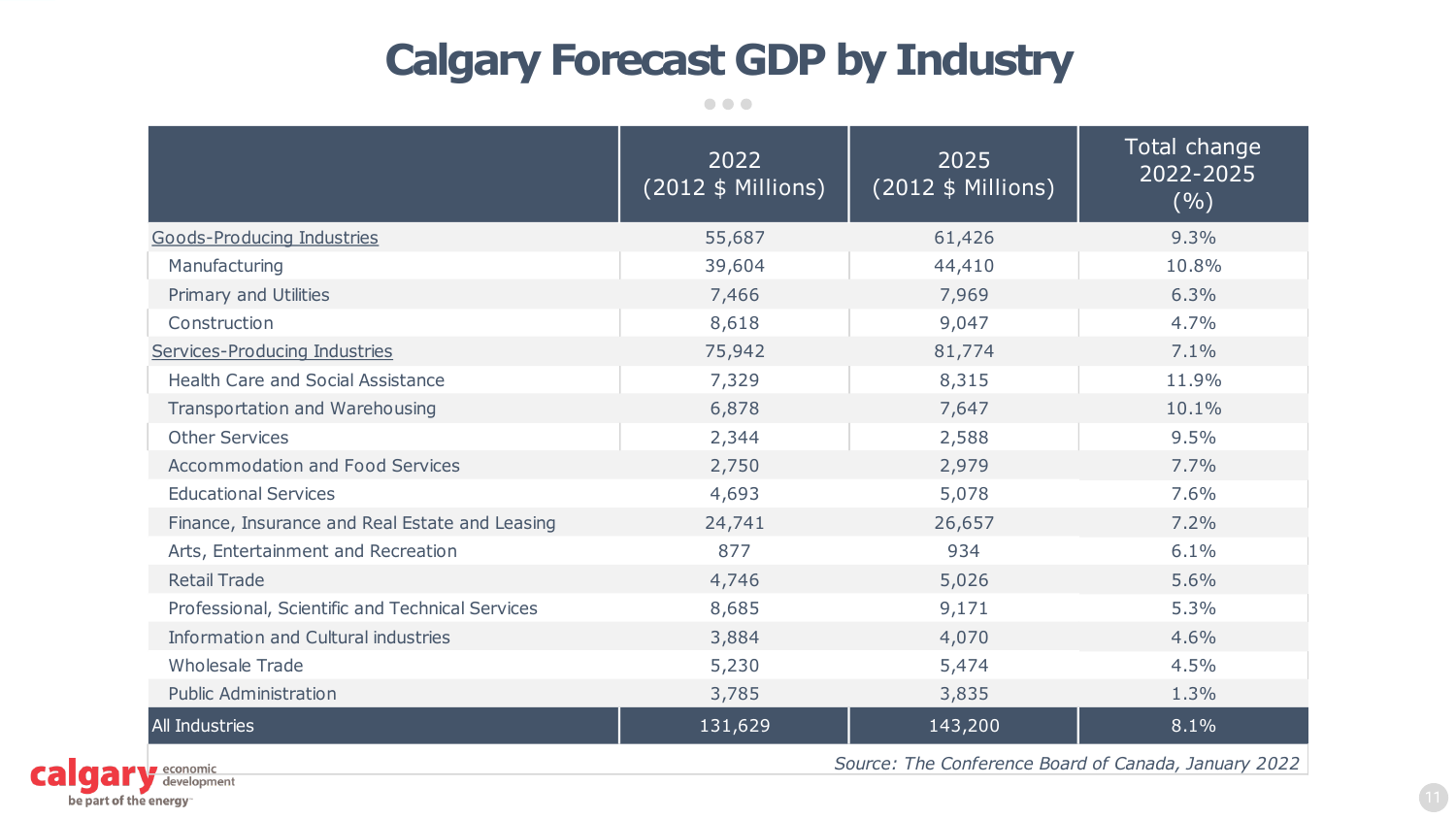#### **Alberta Capital Spending by Industry**